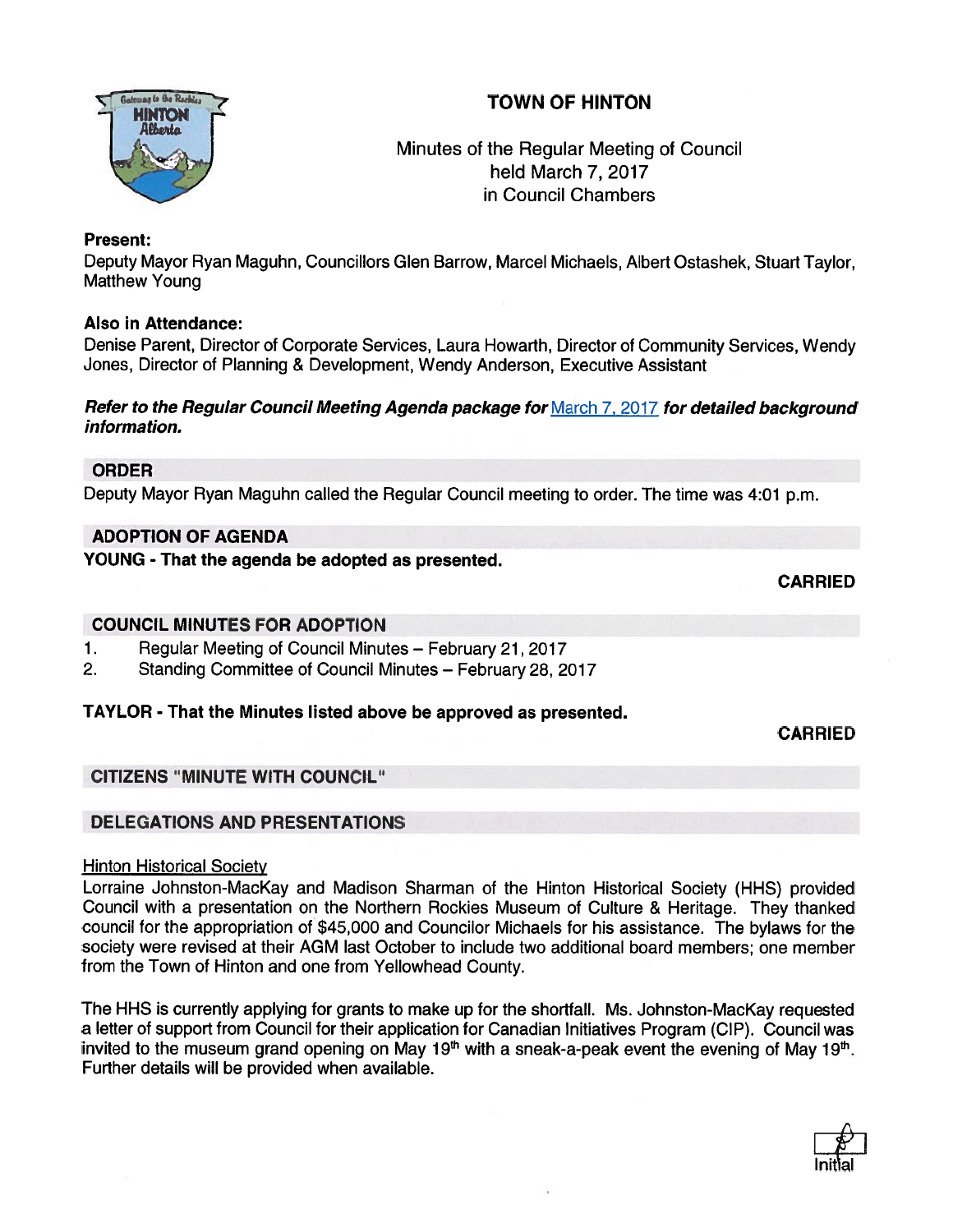#### MAGUHN — That Council provide <sup>a</sup> letter of suppor<sup>t</sup> for the Hinton Historical Society CIP gran<sup>t</sup> application.

CARRIED

#### ISL Next Steps

Brian Conger of ISL provided Council with <sup>a</sup> presentation on the next steps for the development of three area structure plans, the redevelopment of the Municipal Development Plan and the Inter-municipal Development Plan. Community Engagement and Public Open houses will be undertaken over the following weeks.

## ACTION ITEMS

1. Town of Hinton Representative Appointment to the Hinton Historical Society

YOUNG - That one Town Councillor be appointed to the Hinton Historical Society Board. CARRIED

YOUNG - That Councillor Maguhn be appointed to the Hinton Historical Society Board.

CARRIED

#### 2. Approval to Write-off Outstanding Accounts

TAYLOR - That Council direct Administration to write-off three outstanding accounts for <sup>a</sup> total of \$11,042.51.

CARRIED

#### INFORMATION ITEMS

1. Council Information Packages #1, #2 for March 7, 2017

YOUNG - That Council Information Packages #1 and #2 for March 7, 2017 be accepted for information.

CARRIED

# REPORTS FROM MAYOR, COUNCIL, CHIEF ADMINISTRATIVE OFFICER

1. Council Reporting (Training/Conferences/CEAC, Listening Teams, All Other Committees) Councillors reported on the various committees, meetings and activities they attended since the last Regular Council meeting and what they plan on attending in the coming weeks.

## BARROW - That the Automated Traffic Enforcement program be discussed at the March 14, 2077 Standing Committee meeting.

CARRIED

2. Councillor Information Reguests (Email)

Refer to page 28 of the March 7, 2017 Regular Council Agenda.

3. Chief Administrative Officer Report

Denise Parent had no update.